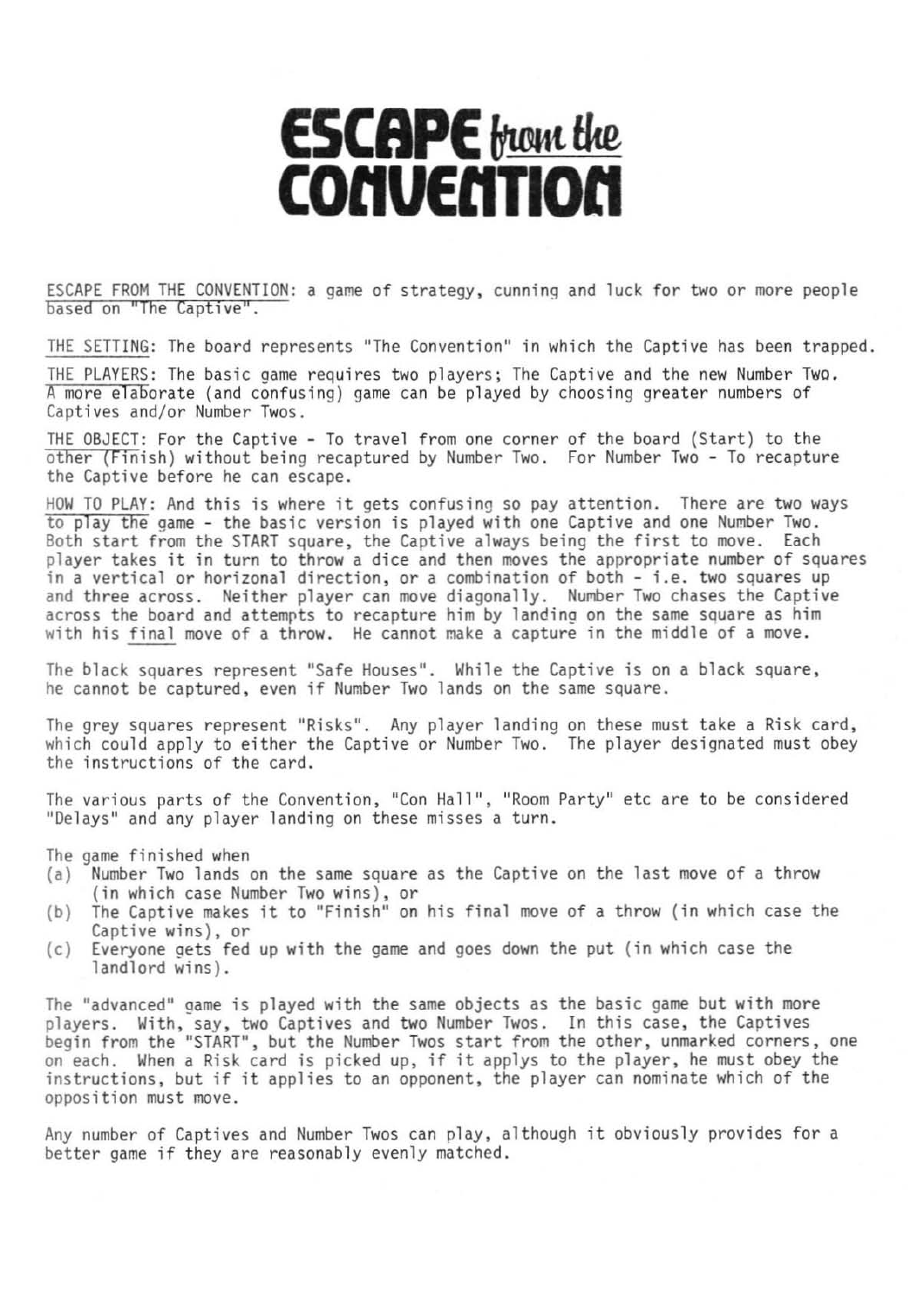## ESCAPE FROM THE CONVENTION: RISK CARDS

Cut out these cards? shuffl e well and place ina pi 1e. face down on centre of the board. CAPTIVE: You feel peckish. Go to food<br>square for a curry and miss a turn while square for <sup>a</sup> curry and miss <sup>a</sup> turn while you wait two hours to be served. NUMBER 2: You go to the disco in the Con Hall. Miss a turn while you try to persuade the DJ to play some decent musi c. NUMBER 2: Go to the nearest Room Party CAPTIVE: To escape a passing patrol, duck into<br>and give Joseph Nicholas a copy of your the Video Room. Stay watching episodes of zine. Miss a turn while he rips it to .<br>The Miss a turn while he rips it to ... SPACE 1999 until you throw a six. shreds. - --------------------------------.--------------- -------------------------------------------- NUfoffiER 2: Go to the room party nearest the exit CAPTIVE: In a fit of insanity you volun-  $\overline{and}$  miss a turn while Ian William is the Art Show. Go there about his novel, his novel. tee!'" to look after the Art Show. Go there about his novel, his novel. and miss TWO turns ------------------------------------------------- -------------------------------------------- CAPTIVE: In the Fan Room, you get involved in a game of British Bulldog. Miss a turn while<br>the bruises heal. hiding on the balcony at the furthest the bruises heal.<br>away Room Party. Miss a turn while you -----------------away Room Party. Miss <sup>a</sup> turn while you ------------------------------------------------- discover the room doesn't have <sup>a</sup> NUMBER 2: You d1scover that the person lookbalcony..... 1ng after the Artshow has died of loneliness -------------------------------------------- and boredom. Take over and miss two turns. CAPTIVE: Go tonearest Room Party and miss <sup>a</sup> ------------------------------------------------ turn While you draw on Joseph Nicholas. CAPTIVE: In the Fan Room you have to mime "The Incredible Blergs That Devoured Pitts-<br>burgh" in the charades. If you can throw a NUMBER 2: In the nearest Room Party, you burgh" in the charades. If you can throw.<br>engage Dave Langford in conversation. Miss six, you succeed and have an extra throw. engage Dave Langford in conversation. Miss six, you succeed and have an extra throw.<br>a turn while he tries to understand what Otherwise miss a turn. a turn while he tries to understand what Otherwise miss a turn. you're sayi ng. ----.-------------------------------------------- ---------------------------------------------GAPTIVE: You cough at an auction in the Con  $\frac{\text{CAPTIVE: }}{\text{to nearest}}$  You eat a Burgess pork pie. Go  $\frac{1}{\text{Hall}}$ . Miss a turn while you figure out what to nearst Toilet and miss a turn while to do with the collected works of Robert to do with the collected works of Robert<br>Silverberg in Japanese. you're very unhappy..... Silverberg in Japanese. NUMBER 2; Go to Fan Room and miss a turn when you attempt the Astral Leauge initiation ceremony and fail. CAPTIVE: You have a sudden urge to read a good Robert Hale novel. Go to Book Room and mi ss a turn whi 1e you try to fi nd one. NUMBER 2: You take a party of twelve to the Food square for a curry. Miss two turns while you try to figure out the bill. CAPTIVE: You feel hungry and go to Food for a<br>Chinese. Miss a turn when he objects to you biting his leg. NUMBER 2: In the Bar, Kev Smith introduces MUMBER 2: You find them showing blue movies in<br>you to the "Death Wish" (Southern Comfort, the Video Room. Miss a turn while you try to you to the "Death Wish" (Southern Comfort, the Video Room. Miss a turn while you try the and the "Diate" of th<br>Pineapple Juice, Double Vodka). Nuff said, find the SF content in "Black Emmanuelle 5 Pineapple Juice, Double Vodka). Nuff said.<br>Miss a turn. Miss a turn. Joins the BSFA". CAPTIVE: In the Bar. you attempt to drink CAPTIVE: Go to the nearest Room Party and end CAPTIVE: In the Bar, you attempt to drink . CAPTIVE: Go to the nearest Room Party and<br>Bob Shaw under the table. If you can throw up being groped by D West. Have an extra<br>a six you succeed and have an extra turn. . turn Otherwise miss a turn. -------.\_----.-----------------------------------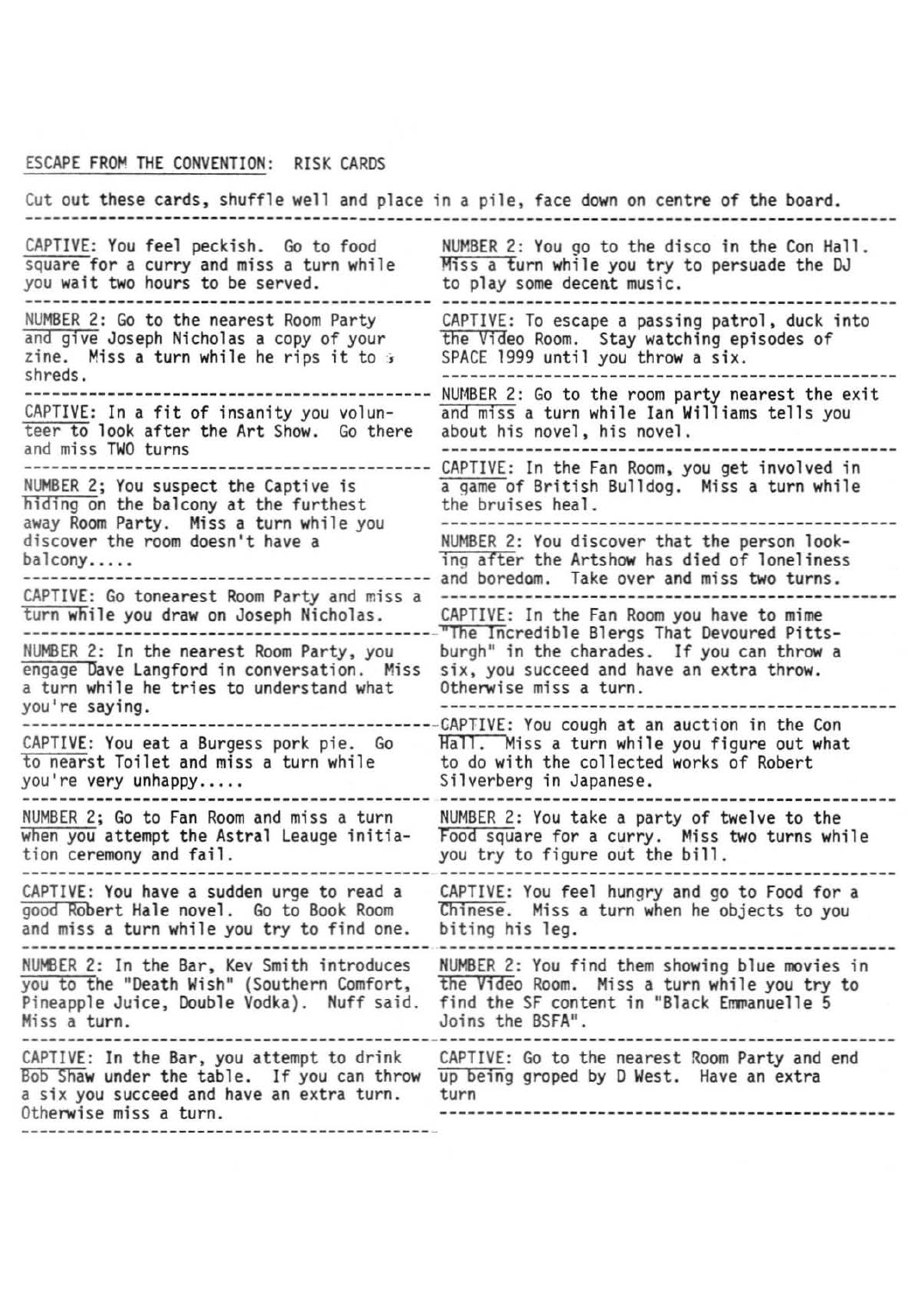